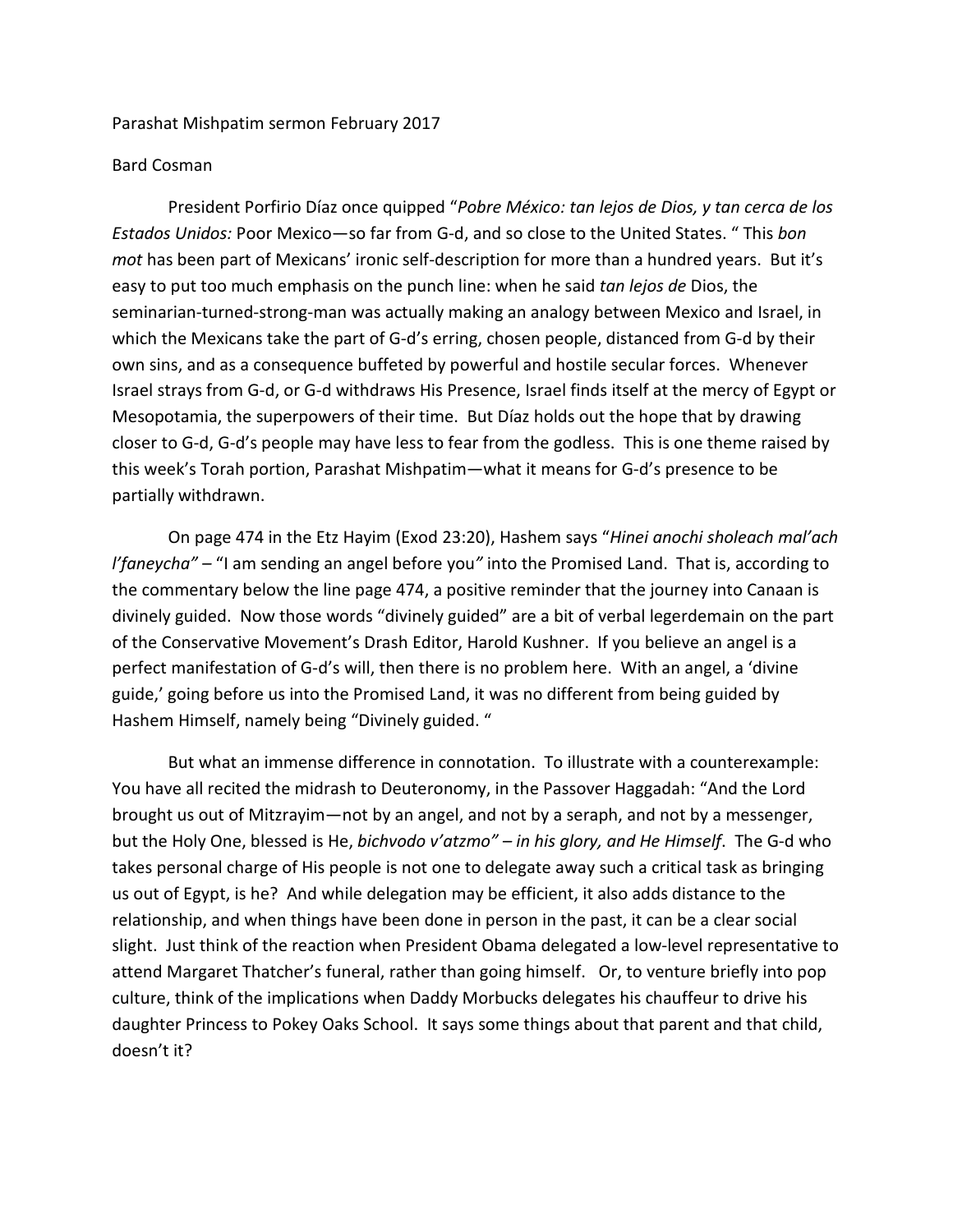So, with due respect to Rabbi Kushner, traditional rabbis are livid about that angel. "Divinely guided," indeed. What could Hashem be thinking, sending an angel to guide His people? Could it really be that Hashem—*He Himself, in His glory*--would *not* be with us as we enter the Promised Land—the land of Hashem's Own promise? Let's check the text and see: …well yes, it looks like that's exactly the case. Hashem specifies that His angel is not about to tolerate bad behavior or show any mercy. Now we are on page 475, verse 21 (Exod 23:21): "Do not defy him for he will not pardon your offense, since *sh'mi b'kirbo—*my name is inside him." No question now that this is a low-level representative, nothing at all like G-d—more like a golem, an automaton animated by the name of G-d, but conspicuously lacking G-d's own qualities of mercy and of independent judgment. This passage, by the way, is one that is used to establish the hierarchy of divine qualities, and why the merciful G-d we call 'Adonai' sits on a higher throne than when the same G-d is dispensing justice and is called 'Elohim': Hashem can designate an angel to do justice, the lower function, but never delegates the higher divine quality of mercy.

We learn some more unflattering characteristics of this angel as we read on: Hashem uses the same words for sending His angel before us as He does for the sending His "terror" and His "plague" before us into the Land of Canaan. That's page 475 and 476, verses 27- 28 (Exod 23:27-28), just different versions of *anochi sholeach l'faneycha*…and fill in the name of the weapon*.* That angel is just another howitzer in G-d's pre-invasion artillery barrage for softening up the Canaanites. A good angel to have on your side, to be sure, and one to stay on the good side of certainly, but nothing like Hashem Himself, in all His glory. So what is going on here? Has Hashem withdrawn the *shchinah,* G-d's Presence? The rabbis are up in arms. Some explain the withdrawal of the *shchinah* as a response to sin. What sin had the Jewish people, in its infancy as a free nation, committed? Possibly it was punishment in advance for the sin of the Golden Calf, which we'll hear about 3 weeks from now, in Parashat Ki Tissa. But that sin hadn't happened yet, at the time of Mishpatim. If Hashem lives outside of time, then maybe from Gd's standpoint the golden idol had already been cast, and the people had already worshipped it.

The threat of the withdrawal of divine Presence and protection is also a powerful tool for keeping Israel in line: we hear it in the Haftarah for Mishpatim as well. Turn for moment to page 483, where in verse 17 (Jer 34:17) Jeremiah bitterly rebukes the People for withholding *dror*, release or freedom, from their slaves. "I'll give you *dror*," Jeremiah quotes Hashem saying, with heavy irony: "*dror el-haCherev, el-haDever, el-haRa'av…*—release to the sword, to pestilence, and to famine." The only reasonable response to these existential threats is to acknowledge our frailty in the face of more powerful, hostile, secular forces that are right beside us, and to put our trust in, and renew our obedience to, our protecting G-d. That is the implication of Díaz's message for Mexico: get closer to *Dios*, and maybe He'll protect us from *los Estados Unidos*.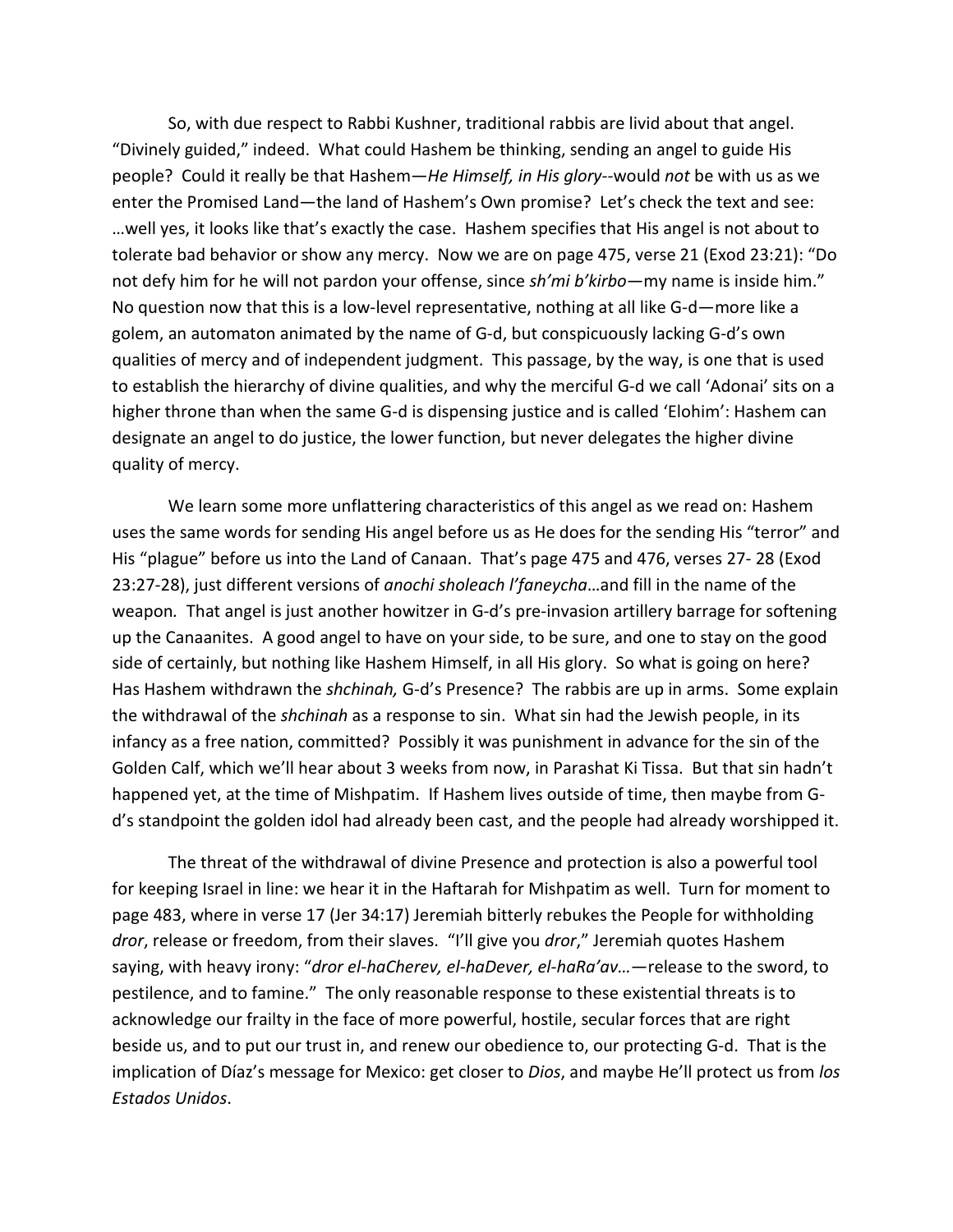But back to that angel. Being led by an angel into the Promised Land makes the Chosen People like any other nation. According to Midrash, when Hashem created the 70 nations of the world, He appointed 70 ministering angels as *sarim*—princes—one to manage the affairs of each nation. These angels were essentially the protecting, or tutelary, deities of the nations, though of course they remained only angels of Hashem, not independent gods. And Hashem, the one true G-d, reserved for Himself the role of tutelary deity of Israel. Except, that is, when He became disgusted and appointed an angel for us too, at which point Israel became a nation like any other, led by just another appointed prince. You can imagine Hashem saying, as He does through Amos in Haftarat Kedoshim, which we'll read this May (Amos 9:7), "Are you not like the Ethiopians to me, O Israel? Did I not bring Israel up from Egypt? But also, I brought the Philistines from Caphtor, and the Arameans from Kir." You can hear this as a positive, universalist statement, but you can also hear a serious putdown for the people who think of themselves as G-d's chosen ones. Universalism is always in tension with exceptionalism. Even if it makes us first among equals, there is a profound loss in sharing the G-d of Israel with the Philistines and all those other *goyim*.

Forced to accept Hashem's rebuke and partial withdrawal, the rabbis then work diligently to salvage something—anything--from the angel situation. The angel assigned to Israel must be the Most Important Angel, to be charged with the awesome task of leading The People into The Land. The rabbis of the Midrash identify him as the Archangel Michael, Hashem's sword-arm, arguably the first among the archangels, the one whose name *Mi Cha-el* asks the rhetorical question "who could possibly be like G-d?" Conversely, Talmudic rabbis argue that the angel is *Metatron*, first among angels, whose title is Prince of the World, and whose Hellenistic name Metatron betrays that he is from a different generation of Jewish angelology.

Even the assignment of the most important angel, be it Michael or Metatron, felt terribly wrong to Moses, and there is a wonderful story in the Midrash Rabbah that Moses challenged G-d directly on that subject. "I think," said Moses, "that You Yourself will be back with us before long." No, said Hashem, He would not, and Moses replied, remarkably, "we'll see whose words are true." An astonishing and only semi-canonical bit of chutzpah on the part of Moshe Rabbeinu, but it does ring true: Moses had taken Hashem's measure in face-to-face negotiation, and he had a shrewd idea what text was hidden in G-d's *tefillin shel rosh*: the line "Who is like your people Israel, a unique nation in the land?" With that strong reminder figuratively strapped to G-d's figurative forehead, Moses figured, though G-d may forsake us temporarily, He will always return to us.

Now if being abandoned by G-d is painful and dangerous, it should be stated that living in G-d's protective presence is demanding—and still dangerous. Back in today's Torah portion,